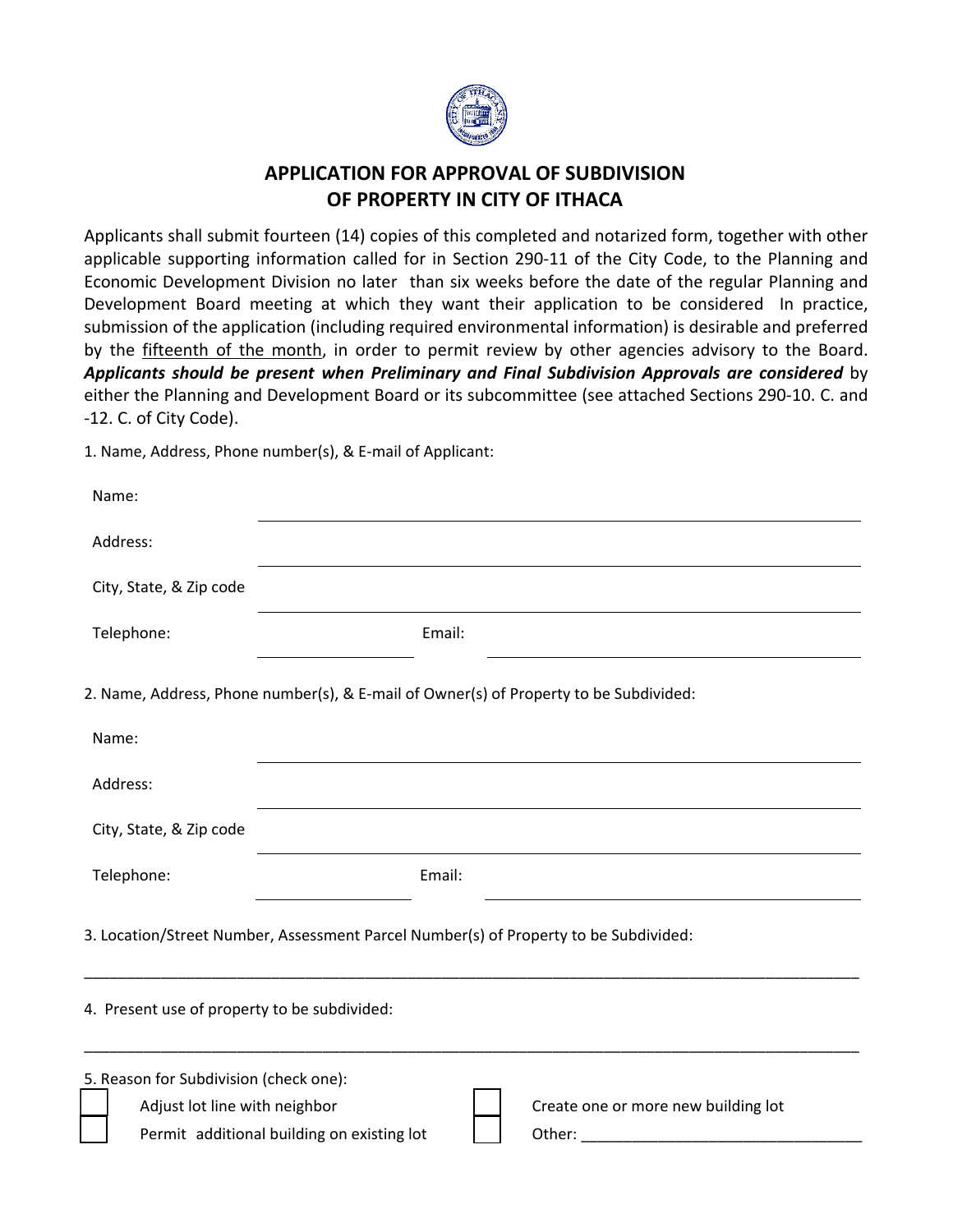6. List any special feature of properties as existing (e.g., steep slopes, views, streams, trees, buildings, or other improvements) and how the Subdivision would affect them.

\_\_\_\_\_\_\_\_\_\_\_\_\_\_\_\_\_\_\_\_\_\_\_\_\_\_\_\_\_\_\_\_\_\_\_\_\_\_\_\_\_\_\_\_\_\_\_\_\_\_\_\_\_\_\_\_\_\_\_\_\_\_\_\_\_\_\_\_\_\_\_\_\_\_\_\_\_\_\_\_\_\_\_\_\_\_\_\_\_\_\_

\_\_\_\_\_\_\_\_\_\_\_\_\_\_\_\_\_\_\_\_\_\_\_\_\_\_\_\_\_\_\_\_\_\_\_\_\_\_\_\_\_\_\_\_\_\_\_\_\_\_\_\_\_\_\_\_\_\_\_\_\_\_\_\_\_\_\_\_\_\_\_\_\_\_\_\_\_\_\_\_\_\_\_\_\_\_\_\_\_\_\_

7. Describe how Subdivision would affect adjoining properties:

8. Indicate intentions for use and development of the properties involved, and any associated pending permits:

\_\_\_\_\_\_\_\_\_\_\_\_\_\_\_\_\_\_\_\_\_\_\_\_\_\_\_\_\_\_\_\_\_\_\_\_\_\_\_\_\_\_\_\_\_\_\_\_\_\_\_\_\_\_\_\_\_\_\_\_\_\_\_\_\_\_\_\_\_\_\_\_\_\_\_\_\_\_\_\_\_\_\_\_\_\_\_\_\_\_\_

\_\_\_\_\_\_\_\_\_\_\_\_\_\_\_\_\_\_\_\_\_\_\_\_\_\_\_\_\_\_\_\_\_\_\_\_\_\_\_\_\_\_\_\_\_\_\_\_\_\_\_\_\_\_\_\_\_\_\_\_\_\_\_\_\_\_\_\_\_\_\_\_\_\_\_\_\_\_\_\_\_\_\_\_\_\_\_\_\_\_\_

\_\_\_\_\_\_\_\_\_\_\_\_\_\_\_\_\_\_\_\_\_\_\_\_\_\_\_\_\_\_\_\_\_\_\_\_\_\_\_\_\_\_\_\_\_\_\_\_\_\_\_\_\_\_\_\_\_\_\_\_\_\_\_\_\_\_\_\_\_\_\_\_\_\_\_\_\_\_\_\_\_\_\_\_\_\_\_\_\_\_\_

\_\_\_\_\_\_\_\_\_\_\_\_\_\_\_\_\_\_\_\_\_\_\_\_\_\_\_\_\_\_\_\_\_\_\_\_\_\_\_\_\_\_\_\_\_\_\_\_\_\_\_\_\_\_\_\_\_\_\_\_\_\_\_\_\_\_\_\_\_\_\_\_\_\_\_\_\_\_\_\_\_\_\_\_\_\_\_\_\_\_\_

9. Describe any work the proposal will require from the City:

10. Attach fourteen (14) copies of map showing proposed Subdivision of properties involved, to a reasonably accurate scale on 8½"x11" paper, with property line dimensions and area (acres or square feet) for existing and proposed lots. This map is not required to be as accurate as the Preliminary Subdivision Plat called for in Section 31.24, but it may be a reduced copy, if legible. Please also submit electronic versions of ALL submitted documents.

NOTE: Incoming e‐mails to the City must be under 10 MB in size (incl. message envelope), so either provide CD‐ROM, flash/thumb drive, use a free file-sharing web site, like: www.hightail.com, www.dropbox.com, www.google.com/drive, etc., or split documents into smaller parts and send multiple e-mails/files to: aharris@cityofithaca.org and/or lnicholas@cityofithaca.org.

*I hereby certify to the Planning and Development Board that the information on this form and supporting application information are true and accurate, and the Board will be informed of any changes thereto in a timely fashion.*

Applicant Signature: **Alternative** and the set of the set of the set of the set of the set of the set of the set of the set of the set of the set of the set of the set of the set of the set of the set of the set of the set

STATE OF NEW YORK  $\}$ 

COUNTY OF \_\_\_\_\_\_\_\_\_\_\_\_\_\_\_\_\_\_\_\_\_\_\_\_\_\_\_ } SS:

Sworn on this day of

\_\_\_\_\_\_\_\_\_\_\_\_\_\_\_\_\_\_\_\_\_\_\_\_\_, 20\_\_\_\_\_\_

NOTE: The City Clerk's Office on the First Floor of City Hall has a Notary Public available.

\_\_\_\_\_\_\_\_\_\_\_\_\_\_\_\_\_\_\_\_\_\_\_\_\_\_\_\_\_\_\_\_\_\_ Notary Public